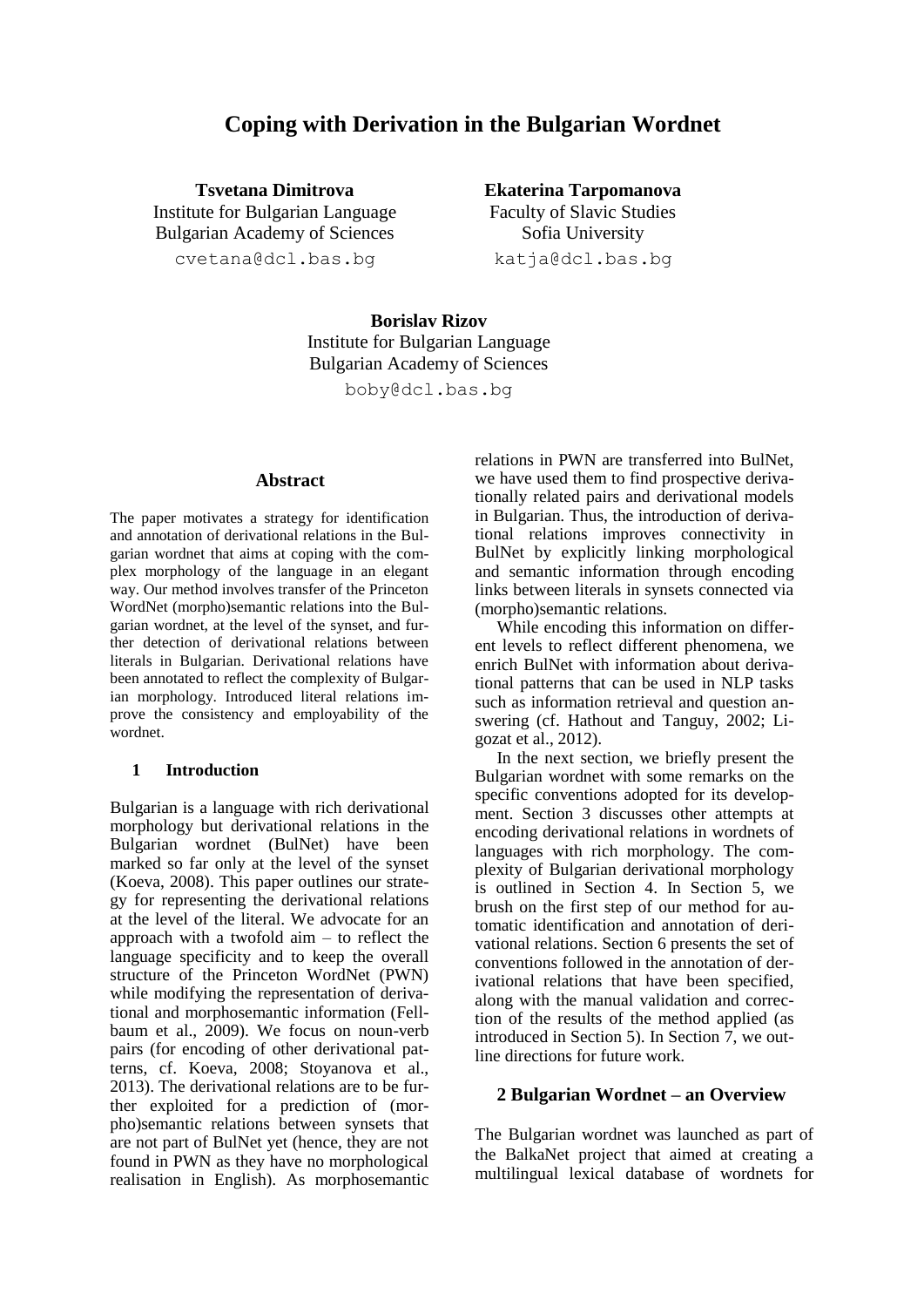Bulgarian, Greek, Romanian, Serbian, Turkish, and Czech (Stamou et al., 2002). BulNet aims to preserve the original structure of the Princeton WordNet and EuroWordNet (Vossen, 2004). Non-lexicalized synsets from PWN are kept in the overall structure and marked with the label *no lexicalization*. Language-specific concepts are included in the appropriate place of the lexical hierarchy.

Currently, BulNet comprises over 50,000 synsets. Unlike PWN which contains only openclass words, BulNet is enriched with function words (in synsets) added for the development of the Bulgarian Sense-Annotated Corpus, where every word is linked to a corresponding sense (synset) (Koeva et al., 2011). Words in BulNet are distributed into nine parts-of-speech: noun, verb, adjective, adverb, pronoun, preposition, conjunction, particle, and interjection – see the numbers in Table 1.

| Part-of-speech | Count  |
|----------------|--------|
| <b>Nouns</b>   | 33,825 |
| Verbs          | 6,199  |
| Adjectives     | 8,114  |
| Adverbs        | 1,395  |
| Pronouns       | 94     |
| Prepositions   | 423    |
| Conjunctions   | 108    |
| Particles      | 57     |
| Interjections  | 11     |
| Total          | 50,226 |

Table 1: Parts-of-speech distribution in BulNet

The main part of the relations in BulNet are semantic: *also\_see, causes, holo\_member, holo\_part, holo\_portion, hypernym, near\_antonym, similar\_to, subevent, verb\_group*. The list of semantic relations is based on the PWN lexical and conceptual relations (Koeva et al., 2004). BulNet encodes several morphosemantic – *be\_in\_state, bg\_derivative,* and morphological (derivational) relations – *derived, participle*. *Be\_in\_state* is a relation between an adjective and a noun considered as state of the respective adjective: *{амбициозност:1, амбиция:1}<sup>1</sup> – {ambition:2, ambitiousness:1}* is a state of *{амбициозен:1} – {ambitious:1}*. *Bg\_derivative* links a verb and a

noun derived from it that are semantically related, as in: *{дирижирам:1} – {conduct:3}* and {*диригент:1, музикален ръководител:1*} *–* {*conductor:2, music director:1, director:1*}. The relation *bg\_derivative* is transferred from PWN*. Derived* is a relation between a noun and an adjective derived from it, as in {*каменен:1*} 'made of, characteristic of or related to stone' derived from {*камък:1*} *–* {*stone:4*}. *Participle* is a relation between a verb and its participle *–* {*пулверизиран:1*} *–* {*spray-dried:1*} is a participle of  $\{ny \in \mathbb{R} | n \leq l \}$  –  $\{ \text{spray} \cdot \text{dry} \cdot l \}.$ 

## **3 Previous Work**

Derivational relations in the Princeton WordNet 3.0 have been extracted through automatic identification of base-derived and semantically related noun-verb pairs (Fellbaum et al., 2009). A set of semantic relations across a number of morphologically derived noun-verb classes was determined, and morphological relations were added. The identified morphosemantic links connect word pairs where one of the literals is derived from another. They are marked as related both derivationally (relations *derived*/*derivative*) and semantically (relations *event, state, result, agent, undergoer, property, instrument, location, means, uses, destination, material, body part, vehicle*). Derivational pairs are available in a morphosemantic database through: [http://wordnet.princeton.edu/word](http://wordnet.princeton.edu/wordnet/download/standoff/) [net/download/standoff/.](http://wordnet.princeton.edu/wordnet/download/standoff/)

Other approaches involve automatic or semiautomatic adding of new synsets to wordnet by automatically deriving new words from already existing ones and adding morphological relations. Attempts at annotation of derivational relations are mostly made for wordnets of languages with rich morphology such as Romanian, Turkish, Estonian, and Slavic languages. Some approaches involve semi-automatic and automatic identification of derived word forms and pairs. The morphological analyser *Ajka* used for the Czech wordnet, works with a list of stems from which word forms are generated. A set of words is defined by identifying prefix, suffix, and a morphological tag, and a derivational rule is applied using a substitution of morphemes (affixes), with manual modification (deleting and correcting) of the generated word forms (Pala and Hlaváčková, 2007). The analyser *Derywator* is used for semi-automated expansion of the Polish wordnet through a combination of prefix and suffix modules in two transducers trained to

<sup>&</sup>lt;sup>1</sup> Curly brackets mark a synset, and square brackets mark a literal.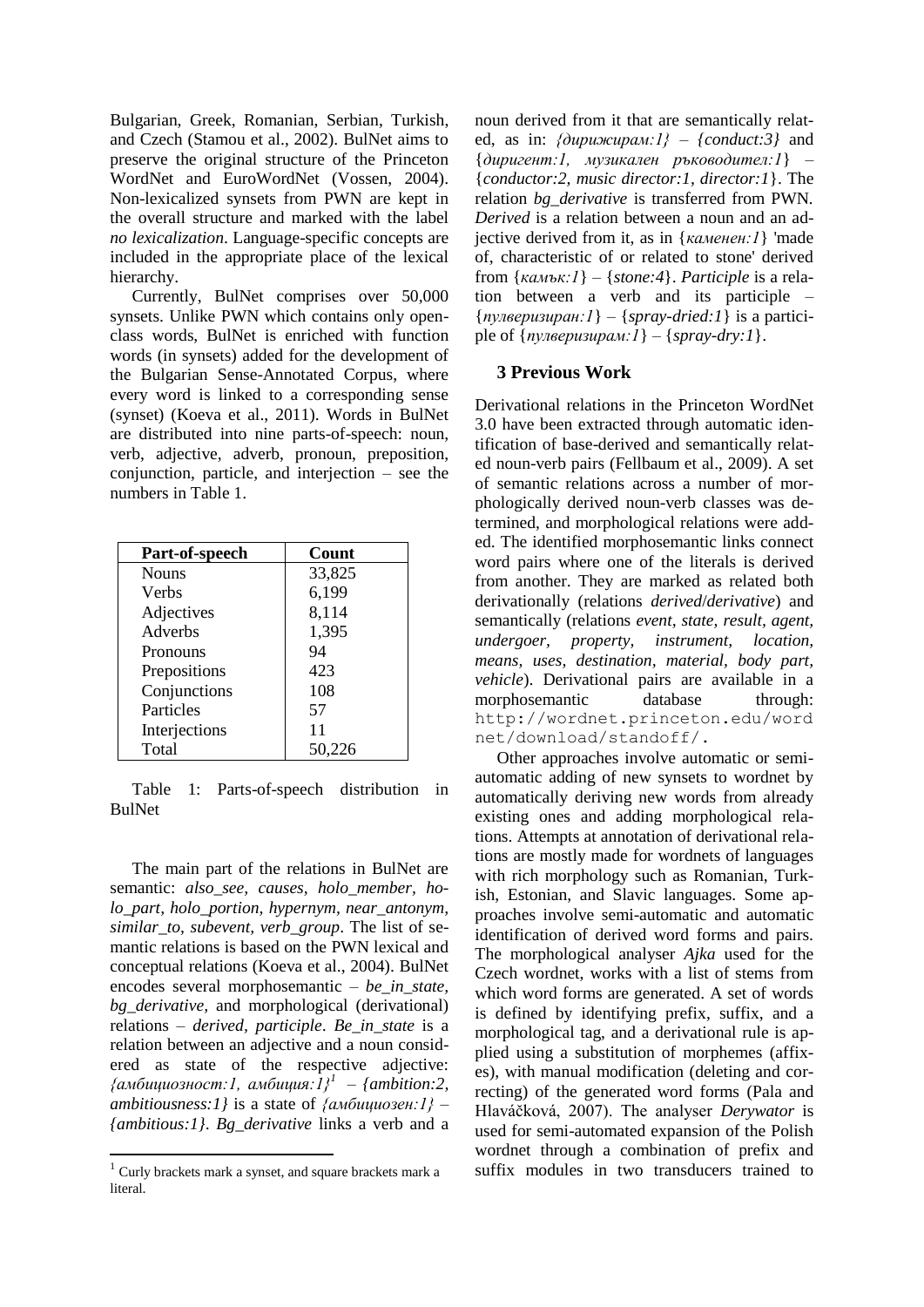work in the opposite direction on pairs already described in the wordnet and extended with automated construction of mappings representing internal stem alternations (Piasecki et al. 2012). For adding morphosemantic relations to the Romanian wordnet, simple literals were extracted (Mititelu, 2012). A list of prefixes and a list of suffixes were used to form combinations, and resulting forms are matched against a list of literals in the wordnet. Estonian wordnet was also enriched with synsets that are automatically generated using derivational suffixes (Kahusk et al., 2010).

Wordnets of other languages use languagespecific labels and relations. Czech and Turkish wordnets adopt a set of labels that is different from the PWN ones. The Czech wordnet uses labels referring to part-of-speech: *deriv-na*, *deriv-dvrb*, *deriv-an*, *deriv-pos*, *deriv-pas*, *derivaad*, *deriv-an*, *deriv-g*, *deriv-ag*, *deriv-dem* (Pala and Hlaváčková, 2007). Labels in the Turkish wordnet are more general such as *become*, *acquire*, *be-in-state*, *something-with*, *someonewith*, *someone-from*, *someone-without*, *something-without*, *pertains-to*, *with*, *reciprocal*, *causes*, *is-caused-by*, *cat-of*, *manner* (Bilgin et al., 2004). The work on the Croatian wordnet (Katunar and Šojat, 2011) plans to follow the morphosemantic field model (Raffaelli and Kerovec, 2008).

Previous attempts at adding derivational relations to BulNet are outlined in (Koeva, 2008), (Koeva et al., 2008) and (Stoyanova et al., 2013). The derivational relations in PWN are transferred into and aligned to BulNet. They are marked at the level of the synset with *bg\_derivative* relation, or in *snote* when the transferred relation does not hold. Koeva (2008) proposes an approach for enlargement of BulNet that involves splitting verb synsets that contain both perfective and imperfective verbs.

The approach outlined in our paper involves automatic detection of candidate pairs and manual validation following language-specific conventions without straining too far from PWN. Morphosemantic relations hold among semantically related words sharing a stem with a close meaning. Semantic labels have been specified following PWN. After automatic detection of candidate pairs using the PWN morphosemantic database, we assign derivational relations to the identified literals. Next section gives a brief overview of some features of Bulgarian morphology to motivate our decisions for the annotation conventions adopted.

# **4 Bulgarian Derivational Morphology**

Due to historical and cultural factors, Bulgarian language has preserved many Slavic features and acquired others that are common for the Balkan Sprachbund. Bulgarian is the only Slavic language with analytic nominal system, compensated by complex verb forms marked for aspect, mood, tense, voice, and evidentiality. Bulgarian derivational morphology combines inherited and borrowed word formants and shows great diversity of patterns.

# **4.1 Derivation Means**

As in other Indo-European languages, there are two main morphological processes for formation of new words in Bulgarian – affixation and composition. Affixation consists in adding affixes to the root or the stem. Root is the central morpheme of a word that carries the main part of its semantic content, while stem is the root plus all derivational affixes, e.g., in *discounted* the root is *-count-* and the stem is *discount-.* Composition is defined as word formation by linking two or more stems. In Bulgarian, stems are often attached to each other by a linking morpheme – interfix, as in *вод-О-пад* 'waterfall'.

A relatively rare word formation means is paradigmatic derivation – a term used to denote a derivation where the derivative keeps the same stem, but differs from the source word by its paradigm (Radeva, 1991: 51), as in *работя* 'to work' – *работа* 'work'. Paradigmatic derivation may occur in different directions: noun-to-noun, noun-to-verb, verb-to-noun, adjective-to-verb, etc. Inflection markers and/or thematic vowels may be added, removed, or replaced, as in: *десет* 'ten' – *десети* 'tenth'; *ниже* 'to string' – *низ* 'a string'; *тъга* 'a grief' – *тъжи* 'to grieve'. In this paper, we will use the term *conversion* to designate such instances of zero-suffixation.

# **4.2 Derivation Formants**

Suffixation is the most productive derivational process in Bulgarian, and the most complicated one. Suffixes are polysemic, i.e., one suffix usually has more than one meaning. For instance, the suffix *-ник* is used to form nouns for agent (*проповядвам* 'preach' – проповедник 'preacher'), instrument (*подема* 'lift up' – *подемник* 'gig'), location (*багаж* 'luggage' – *багажник* 'luggage-carrier'), etc. The same meaning may be expressed by different suffixes such as the agentive -*ач, -ар, -ец, -ник, -тел, -ко, -льо, ент/-ант, -атор, -джия/-чия*, etc.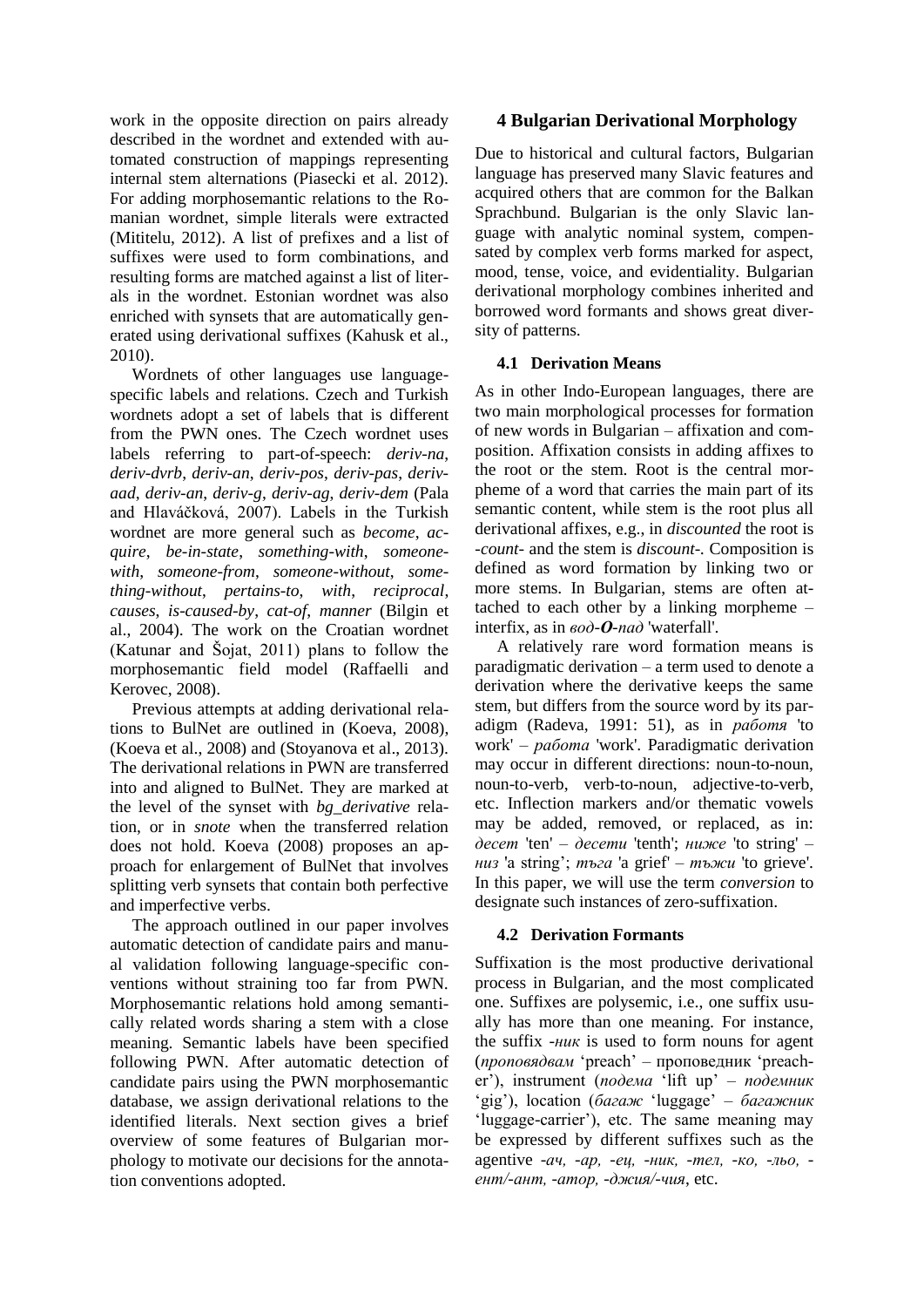In terms of origin, suffixes are domestic or borrowed from different languages – Turkish ( *джия*), Latin, directly or more often through intermediate language (*-ция*), Russian (*-чик*), English (*-инг*), etc. Some of the borrowed suffixes become productive and may be attached to domestic stems or even to stems borrowed from other languages, as the Turkish *-джия/-чия* in *таксиджия* 'taxi driver' and *интересчия* 'someone who is looking after his own interests'.

New words are formed by attaching one or more suffixes to the root or the stem. Suffixes may be added to the stem by agglutination to form a derivation chain, as in: *меля* 'to mill'; *мелница* 'a mill', where the suffix for location  *ниц-* is added to the verb stem; *мелничар* 'miller', with the suffix for agent *-ар* added to the noun stem; *мелничарски* 'characteristic or belonging to a miller', with the suffix for property *-ск-*.

Apart from agglutination, suffixation involves diachronic changes in the root or the stem, decomposition of the morphological structure, fusion between suffixes, between the suffix and the stem or between the suffix and the inflection, so that morpheme boundaries may become unclear. We will illustrate this process by two examples.

1) There are two possible analyses of the morpheme structure of imperfective verbs formed with the imperfectivating suffix -*ва*-, such as *гребвам* 'to scoop': *греб-ва-м* (root – imperfectivating suffix – inflection marker), or *греб-в-а-м* (root – imperfectivating suffix – thematic vowel – inflection marker). Both interpretations are possible (Ganeva, 2010: 135).

2) The words *летища* 'airports' and *сънища* 'dreams' seem to have the same derivational model. In fact, they have different morpheme structure: *лет-ищ-а* (root – suffix for location – inflection marker for plural) and *сън-ища* (root – inflection marker for plural). The paradigm of the second word is formed by analogy and was subjected to stem decomposition.

Unlike suffixes, prefixes do not cause any changes in the stem. Derivatives formed by prefixation do not change their part-of-speech. Prefixation is a typical means for verbal derivation that involves change of verbal aspect, namely perfectivation: *пиша* 'to write-impf<sup>2</sup>' – на-пиша 'to write-pf'. Polyprefixation is characteristic for Bulgarian, where every prefix modifies the se-

mantics of the word: *пиша* 'to write' - *пре-пиша* 'to copy out' - *до-пре-пиша* 'to copy out the rest'.

Both a prefix and a suffix can be attached to a stem to form a derivative, as in *вод-а* 'water' – *под-вод-ен* 'under-water'.

### **4.3 Phonetic Alternations**

Derivation in Bulgarian is sometimes accompanied by phonetic changes that impede automatic detection of derivatives. Phonetic alternations are inherited from Old Bulgarian, and some of them are regular and still functional in Modern Bulgarian. Ablaut is a vowel alternation in the root that reflects word class or grammatical category, as in: *из-бИр-а-м* 'to choose' – verb, imperfective; *из-бЕр-а* 'to choose' – verb, perfective; *из-бр-ан* 'chosen' – participle;  $u_3$ - $6Op$  – noun. Umlaut is a vowel alternation ['a]/[e] depending on the stress and the vowel in the next syllable. It can express number, as in: *бЯл* 'white-m,sg', *бЯл-а* 'whitef,sg', *бЯл-о* 'white-n,sg' vs. *бЕл-и* 'white-pl'. Consonant alternations are due to historical palatalization and other phonetic laws. Some typical consonant alternations are: *k (к)/ts (ц)/tch (ч)* – *човеK* 'man', *човеЧе* 'man-vocative', *човеЦи* 'men'; *t (т)/sht (щ)* – *свеТя* 'shine', *свеЩ* 'candle';  $d(\partial)/zhd(\partial x\partial) - \partial zpa\mathbf{A}a$  'enclosure', *ограЖДам* 'enclose'.

Some of the phonetic alternations have a grammatical value, but they are not considered derivational means.

# **4.4 Derivation vs. Inflection**

In Bulgarian, inflection marks verbs for person, number, tense, voice, and mood, and nominal word classes – for gender and person (and case for pronouns). Inflection markers usually stand at the end of the word, after the derivational suffix(es), with the exception of some old word forms where an inflection may appear within the word (*т-О-ва* 'this-n,sg'), and before the definite article in nominal word forms (*жен-И-те* 'the women'). In our work, inflection markers are not taken into account as they affect only word forms and have grammatical meaning, in contrast to derivational affixes. Still, there are several grammatical suffixes in Bulgarian that have a contradictory interpretation.

Thematic vowels in Bulgarian are inherited from Proto-Slavic, and were further subjected to complex diachronic modifications. In Modern Bulgarian, thematic vowels are considered classificatory suffixes showing a verb conjugation and/or tense. Unlike derivational suffixes, they

 $2^2$  The following abbreviations are used in the paper: 'impf' imperfective verb; 'pf' - perfective verb; 'impf. t.' - imperfectivum tantum; pf. t. - perfectivum tantum; 'f,' - feminine; 'm' - masculine; 'n' - neuter; 1p, 2p, 3p - first, second and third person, respectively; sg - singular; pl – plural.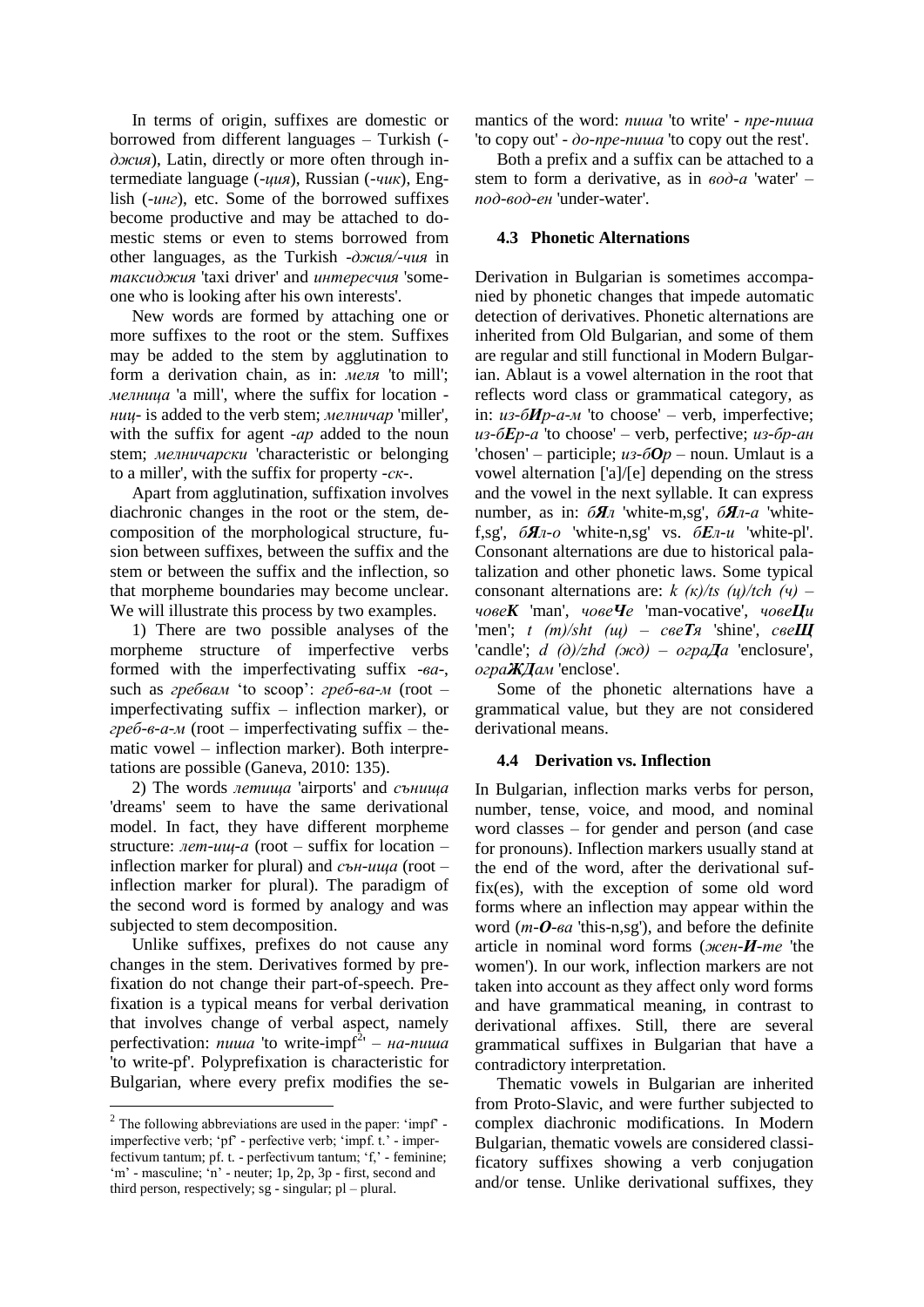do not have any semantic content, but are involved in the derivation of verbs from nouns or adjectives, e.g., *мъка* 'pain' – *мъчИш* 'to torment-2p,sg'3, *червен* 'red' – *червенEе* 'to redden-3p,sg'. Bulgarian linguistic literature defines this mode of derivation as paradigmatic (see Section 4.1.).

Verbal aspect in Bulgarian has two opposed interpretations: 1) aspectual pairs are grammatical forms of the same word; or 2) they are separate words as they show difference in meaning, verb frame, inflection type, and usage (Koeva, 2008: 363). We follow the second interpretation, i.e., to define aspect suffixes as derivational.

Participles are not explicitly classified for part-of-speech. As non-finite verb forms, they are traditionally considered a part of the verb paradigm, but their morphological formants are defined as derivational and not inflectional suffixes, as in *ходи-Л* 'walked' where -*л* is a derivation suffix for aorist active participle with a zero inflection for masculine (for details on the grammar of the contemporary Bulgarian literary language, cf. Gramatika na savremenniya balgarski knizhoven ezik. T. 2 Morfologiya., 1982).

# **5 Automatic Identification of Derivational Relations in BulNet**

For automatic detection of derivational relations in BulNet, we employ the applicable information encoded in PWN. The method applied does not require any additional language resources, such as dictionaries or lists of affixes. The first step is to query for pairs of synsets linked via a morphosemantic relation in PWN. If a given pair of synsets has a corresponding pair in BulNet, we search for a pair of literals in the corresponding synsets with similar representation, and add a derivational relation to the literals found.

Two literals are similar if at least one of the following conditions holds:

1. One of the literals is included into the other, i.e., is substring of it. They are similar by inclusion.

2. The two literals in a pair have a long enough common prefix (as a string of symbols in the beginning of the word form). Its length has to be at least half the length of the shorter literal. Therefore, they are defined as similar by prefix.

3. The two literals have a Levenshtein distance smaller than a given value. The value is

calculated as the minimum number of: the length of the first literal, the length of the second literal; the absolute value of difference of the lengths of the two literals  $+$  a constant tolerance (2).

After calculating the similarity, we identify the differences between the words (literals) defined as relations: *prefix*, *suffix,* and *conversion*. If the literals match, the pair receives the relation *conversion*. If the two literals in the pair have the same beginning (defined as a string of symbols in the beginning of the word), the relation *prefix* cannot be attached. If the two literals have the same ending, the label *suffix* is excluded. If a relation of the type *prefix*, *suffix,* and *conversion* is not found, we compare the lengths of the common strings at the beginning and at the end. If the beginning is greater, we assign a *suffix* relation. A *prefix* relation is assigned if the ending is greater.

After the automatic assignment of derivational relations, manual validation was performed on all pairs found and annotation conventions were adopted in order to assure uniform and consistent approach to the morphological patterns in Bulgarian. We introduced two additional derivational relations – *deriv* (unspecified derivation) and *noun\_suffix/verb\_suffix* (substitution) to reflect specific processes and patterns (see section 6). Derivational relations were automatically assigned to literals denoting both members of the aspectual verb pairs, e.g., [*премахване:3*] 'disposal' received *without\_suffix* relation to both [*премахвам:3*] 'to dispose-impf' and [*премахна:3*] 'to dispose-pf'. However, the direct derivational relation links it only to the imperfective verb (*премахва-м* > *премахва-не*), so we remove the automatically assigned relation to the perfective verb. In the next section, we discuss the annotation conventions adopted.

# **6 Conventions for Annotation of Derivational Relations in BulNet**

Literals pertaining to different synsets are derivationally linked via three asymmetrical (*suffix/without\_suffix*, *prefix/without\_prefix*, *noun\_suffix/verb\_suffix*) and two symmetrical (*conversion*, *deriv*) derivational relations attached to the literals. Synsets which contain these literals are linked via (morpho)semantic relations transferred from PWN. Numbers about the annotated literals are given in Table 2.

<sup>&</sup>lt;sup>3</sup> Thematic vowels are not visible in 1p, sg, present tense of verbs, so examples are in 2p and 3p.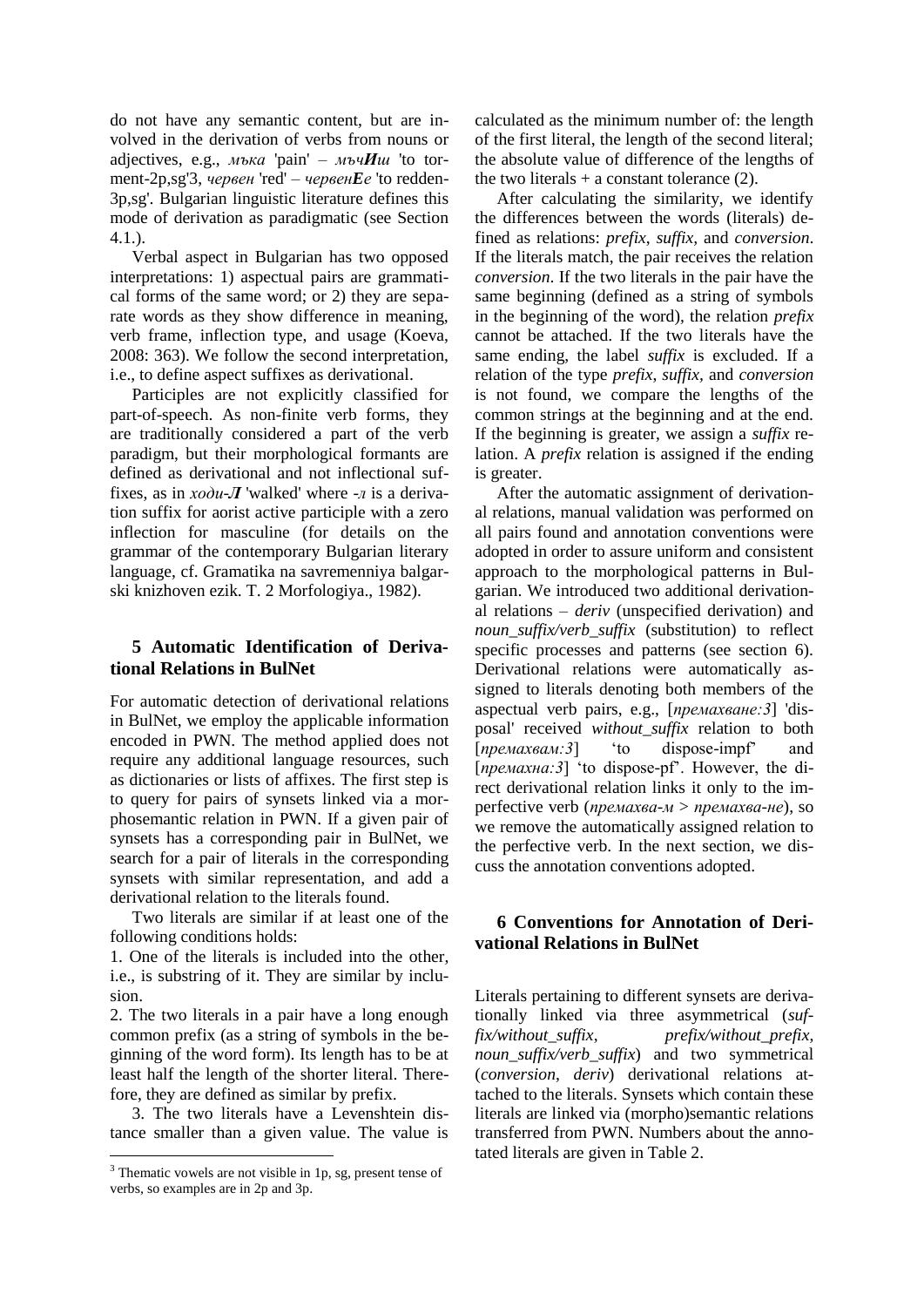| <b>Derivational relation</b> | Count |
|------------------------------|-------|
| suffix/without suffix        | 2,352 |
| noun suffix/verb suffix      | 296   |
| prefix/without_prefix        | 241   |
| conversion                   | 177   |
| deriv                        | 21    |

Table 2: Number of literals with a derivational relation assigned

Literals in BulNet can be linked via more than one derivational relations reflecting different patterns. Our aim is to find and represent the highly productive derivational patterns in order to trace other words that exhibit them and can be linked through respective (morpho)semantic relations (and assigned semantic labels). The noun literals are derivationally linked to one of the verb literals in a synset that contains both members of an aspect verb pair. If two literals in a synset are linked via a direct derivational relation, we do not assign an indirect one (although it may be a member of the corresponding synset). For instance, the noun [*връщане:6*] 'return' is linked to the verb [*връщам се:1*] 'to return', and the noun with the prefix *за-* – [*завръщане:3*] 'return' is linked to the verb [*завръщам се:1*] 'to return' (respective literals are members of the same synsets – a noun and a verb one, respectively). However, there may be not a direct link, and we may link the two literals via an indirect derivational relation – we can observe further which pattern is more productive. The labels of derivational relations assigned do not reflect the real direction of the derivation. In the subsections, we will discuss the types of derivational relations assigned to verb-noun pairs.

#### **6.1 Suffixation: suffix/without suffix**

The derivational relation *suffix/without\_suffix* is asymmetrical and marks suffixation (when a suffix or a combination of suffixes are used to generate new words) and suffix removal, respectively, as in [*плувам:1*] 'to swim' / [*плуване:1*] 'swimming' where the deverbal noun suffix *-не* is attached to the stem of the verb *плува-* (*-м* is the inflection marker for 1p, sg, present form of the verb).

In BulNet, verbs are classified as imperfective, perfective, bi-aspectual, imperfectivа tantum, and perfectiva tantum (Koeva, 2008). Though verbs in aspect pairs are members of one synset, they express difference in meaning, and

form different derivatives<sup>4</sup>. Deverbal nouns with suffix *-не* are derived from the imperfective stem and usually denote a process. Nouns ending in  *не* are derivationally linked to the literals of imperfective verbs. Deverbal nouns formed with the suffix *-ние* are derived from the aorist stem, usually denote a result of an action, and can be derivationally linked to perfective or imperfective verbs. The synset *{миграция:1, мигриране:1, преселване:1, преселение:1}* – *{migration:1}* 'the movement of persons from one country or locality to another' is linked as *event* to the synset *{преселвам се:2, преселя се:2, мигрирам:1, разселвам се:1}* – *{migrate:1, transmigrate:1}* 'move from one country or region to another and settle there'. Literals are derivationally linked as follows:

{*преселвам се:2, преселя се:2, мигрирам:1, разселвам се:1*} has\_event: {*миграция:1, мигриране:1, преселване:1, преселение:1*} [*преселвам се:2*] lnote: impf. suffix: [*преселване:1*] [*преселя се:2*] lnote: pf. suffix: [*преселение:1*] [*мигрирам:1*] lnote: impf. and pf. suffix: [*мигриране:1*] noun\_suffix: [*миграция:1*] A *-ние* noun can be derivationally linked to

imperfectiva tantum verbs, such [*тълкувам:2*] – [*interpret:3*] 'give an interpretation or explanation to' and [*тълкувание:1*] and [*тълкуване:2*] (belonging to the same synset) – [*interpretation:3*] 'a mental representation of the meaning or significance of something'.

In Bulgarian, participles can have both verbal interpretation (as in passive voice) and nominal one. If a participle is substantivised, i.e., is a member of a noun synset, and this synset is linked via a (morpho)semantic relation to a verb synset, the participle may receive a derivational relation. *Разлято* and *разляно* 'spilled' are both passive participles of the verb *разлея* 'to spill'. Thus, *{разлято:1, разляно:1}* – *{spill:1}* 'liquid that is spilled' is an *event* of *{разливам:1,* 

<sup>&</sup>lt;sup>4</sup> The aspect pairs are introduced in one and the same synset (the aspect is mentioned in an lnote) to keep the symmetry with PWN. However, as this representation is not sufficient, they are to be split into separate synsets subordinate to the same immediate hypernym (Koeva, 2008: 363).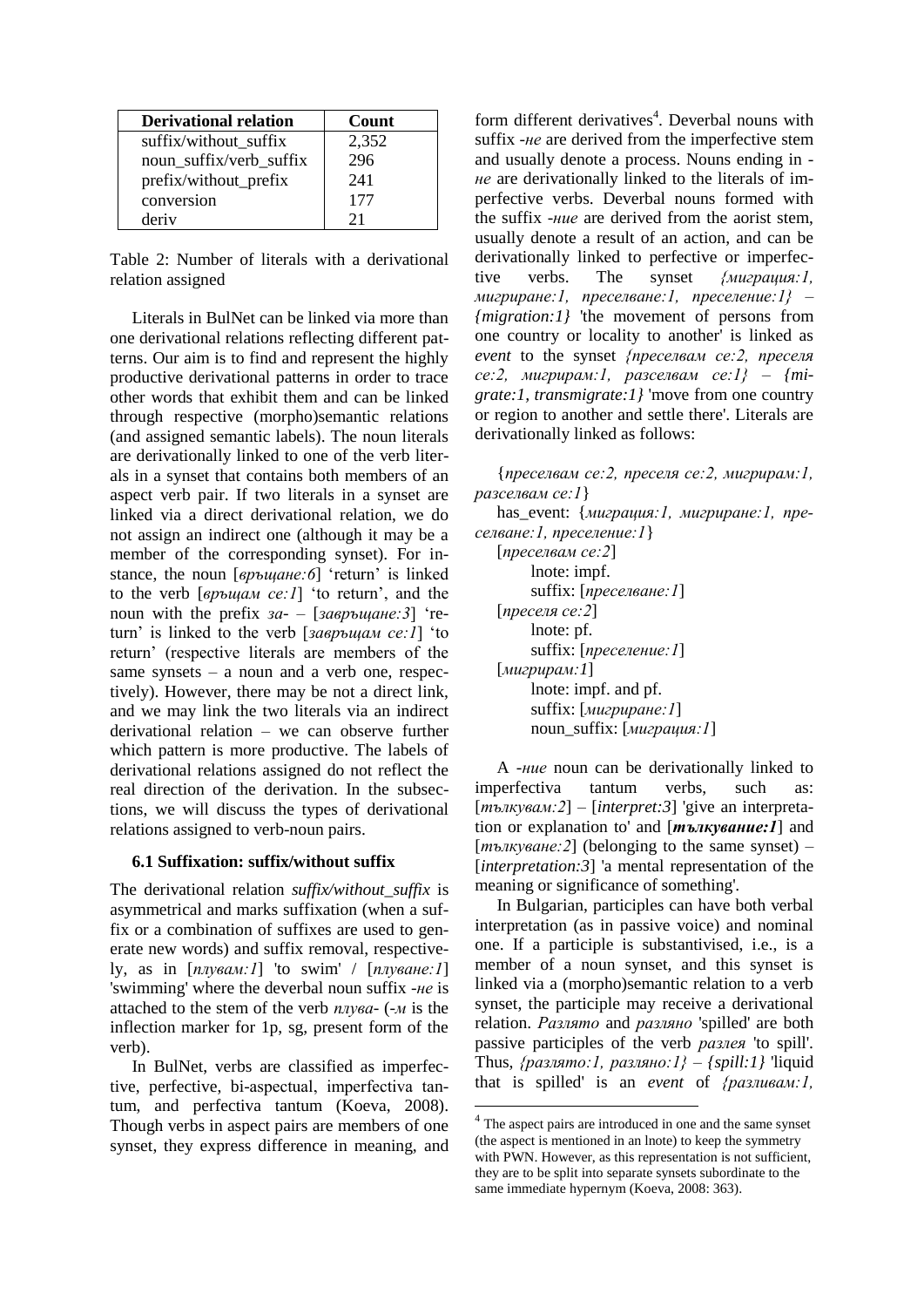*разлея:1, изливам:4, излея:4, разсипвам:4, разсипя:4, изсипвам:1, изсипя:1}* – *{spill:7, slop:2, splatter:2}* 'cause or allow (a liquid substance) to run or flow from a container' that have the following derivational relations:

[*разлея:1*] lnote: pf. suffix: [*разляно:1*] suffix: [*разлято:1*]

The *-не* and *-ние* patterns are among the most productive. Most *-не* and *-ние* nouns in BulNet are members of synsets linked to the verbs via an *event* (morpho)semantic relation (1,207 of the synsets with *-не* nouns, and 448 with *-ние* nouns). 57 of the synsets containing *-ние* nouns and 43 of the *-не* nouns are linked to the verbs via *result* semantic relation. The *state* relation connects 42 of the synsets with *-не* nouns and 67 of the synsets of *-ние* nouns.

In order to find productive derivational patterns in Bulgarian, we mark derivational relations on literals that are indirectly related to the derivative (derived by another member of the chain) and show a pattern containing more than one suffix. The noun [*ковачница:1*] 'forge' is linked as *location* and via *suffix* to [*кова:2*] 'to forge' although *ковачница* is derived via *ковач* 'blacksmith' (PWN shows no derivational or (morpho)semantic relation between [*forge:5*] and [*blacksmith:1*]). The semantic relation between *кова* and *ковачница* is derivationally motivated – *forge* is a *location* where a blacksmith forges. The derivation path (verb  $+$  suffix for agent  $+$ suffix for location) may be applied to find other pairs with similar morphosemantic relation, as in *тъка* 'to weave' – *тъкач* 'weaver' – *тъкачница* 'weaving workshop'.

# **6.2 Substitution:** *noun\_suffix/verb\_suffix*

The relation *noun* suffix/verb suffix is asymmetrical and marks a suffix on both members of the pair, as in [*акомпанирам:1*] 'to accompany' and [*акомпанимент:1*] 'accompaniment' – the suffix on the verb is *-ира-* and the noun suffix is *-(и)мент*. The derivation process involves two operations – removing a verb suffix and adding a noun suffix to form a noun and vice versa.

A literal can have several derivatives pertaining to the same or different synsets, as in [*епилирам:1*] – [*epilate:1*] 'remove body hair' linked via *suffix* relation to [*епилиране:1*] – [*epilation:1*], and via *noun\_suffix* relation to [*епилaция:1*] – both are *event* members of the

synset {*епилиране:1, епилация:1, депилиране:1, депилация:1, обезкосмяване:1*} – {*epilation:1, depilation:1*} 'the act of removing hair (as from an animal skin)'; and via *noun\_suffix* relation to material [*епилатор:1*] – [*epilator:1*] of the synset {*депилатор:1, депилатоар:1, епилатор:1*} – {*depilatory:2, depilator:1, epilator:1*} 'a cosmetic for temporary removal of undesired hair'.

# **6.3 Prefixation:** *prefix/without\_prefix*

Another asymmetrical relation marks prefixation and prefix removal. In Bulgarian, prefixation does not change the part-of-speech, so adding or removing a prefix in noun-verb pairs is always accompanied by attachment of a thematic vowel to form a verb and its removal to form a noun, e.g., [*завинтя:1*] 'to screw' *without\_prefix* [*винт:1*] 'screw'. As thematic vowels do not have any semantic content, their attachment or removal is not explicitly annotated.

The relation *prefix/without\_prefix* can be combined with *suffix/without\_suffix* or *noun\_suffix/verb\_suffix* when the suffix has a lexical content as in *въоръжа* 'to arm' vs. *оръжие* 'armament' where the verb is derived via prefixation (prefix *въ-*) and the noun is derived via suffixation (suffix *-ие*). Thus, the synset *{въоръжа:1, въоръжавам:1}* – {*arm:2*} is related via the (morpho)semantic relation *uses* with the synset *{оръжие:1, въоръжение:1}* – *{armament:2}*, and the the literal [*оръжие:1*] is derivationally related to [*въоръжа:1*] via the relations *prefix* and *without\_suffix*.

{*оръжие:1, въоръжение:1*} is\_used\_to: *{въоръжа:1, въоръжавам:1}* [*оръжие:1*] prefix: [*въоръжа:1*] without\_suffix: [*въоръжа:1*]

Derivationally related verb-noun pairs via prefixation are much rarer  $-241$  instances (2,352 of suffixation).

# **6.4 Conversion**

The symmetrical relation *conversion* (marked on both literals of the pair) annotates zerosuffixation, as in [*викам:1*] 'to cry' and [*вик:1*] 'a cry' – the thematic vowel *-а-* and the inflectional suffix for 1p, sg, present tense *-м* are removed and no derivational suffix is added to generate the noun. The reverse process of adding a thematic vowel and an inflection marker to form a verb, is also marked as *conversion*, e.g.,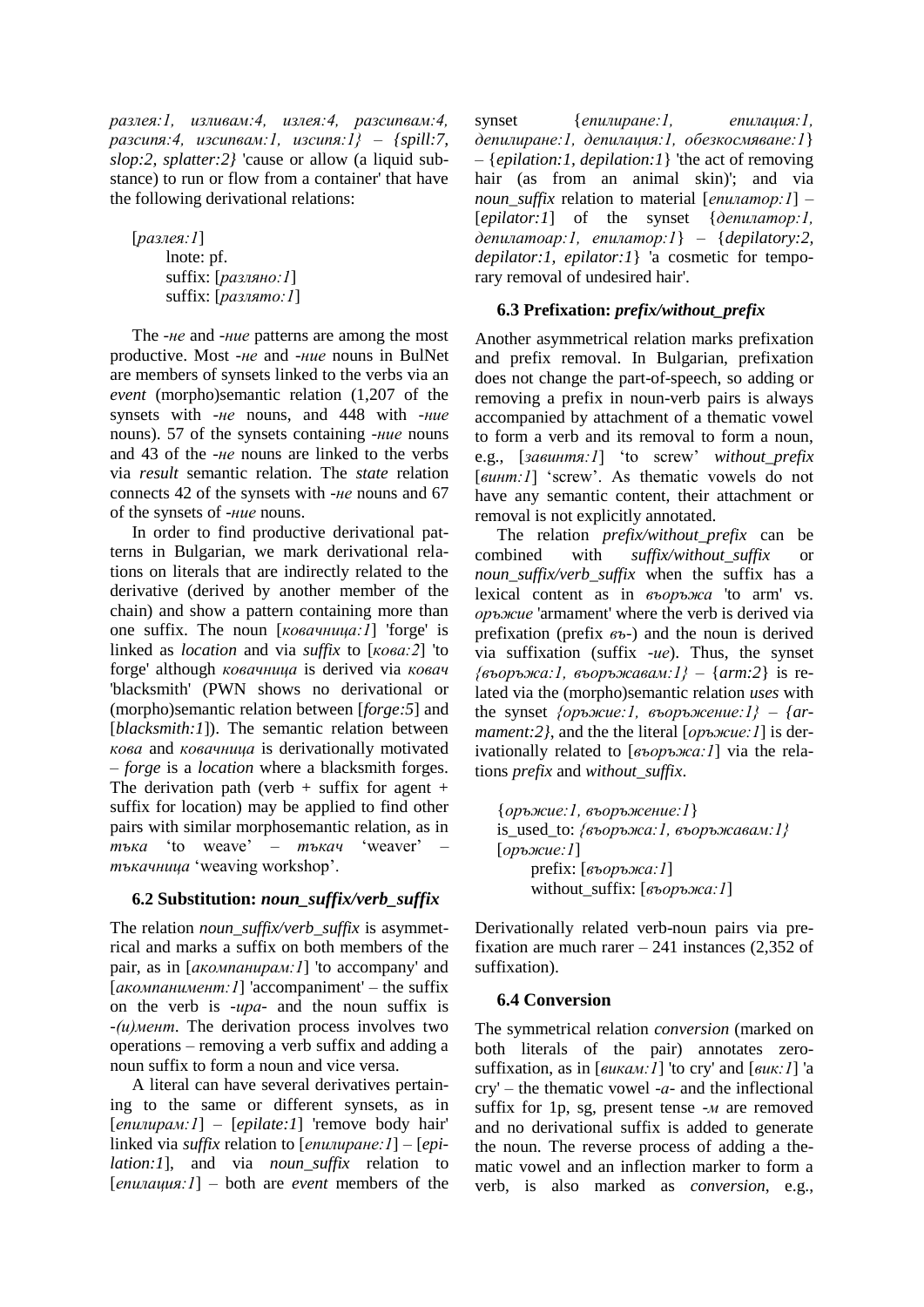[*посреднича:1*] 'to mediate' is derived by conversion from [*посредник:1*] 'mediator'.

Derivational relations may link literals of the same synset to literal from different synsets:

*{тъжа:1, тъгувам:2, жаля:1}* – *{sorrow:1, grieve:1}* 'feel grief'

has\_state: *{тъга:1, печал:2, униние:1}* – *{sorrow:5, sadness:3, sorrowfulness:2}* 'the state of being sad'

has\_event: *{жал:1, мъка:3, печал:1}* – *{sorrow:3}* 'an emotion of great sadness associated with loss or bereavement'

```
[тъжа:1]
    lnote: impf. t.
    conversion: [тъга:1]
[жаля:1]
    lnote: impf. t.
    conversion: [жал:1]
```
#### **6.5 Not Otherwise Specified:** *deriv*

The symmetrical relation *deriv* (derivative) marks both members of the pair if a derivational pattern is unclear, as in [*помогна:1*] 'to help-pf' / [*помагам:1*] 'to help-impf' and [*помощ:1*] 'help' – historically, *помощ* is a deverbal noun but the derivation is not transparent in modern Bulgarian.

We do not expect literals with a *deriv* relation to show evidence for any productive pattern.

## **7 Conclusion and Future Work**

In this paper, we presented the first results of an approach for introduction of derivational relations into the Bulgarian wordnet. We discussed the specifics of the Bulgarian morphology to support the conventions adopted for annotation of derivational patterns in Bulgarian. We identified (automatically) and annotated (through automatic identification and assignment of derivational labels with manual validation and modification afterwards) a set of noun-verb pairs in the Bulgarian wordnet.

The work on annotation allows for an observation on derivational patterns that can be used to improve the process of automatic identification and assignment of relations (derivational and (morpho)semantic ones). For instance, the nouns with suffix -*(а/и)ция* denote: *event* (312 instances), *result* (46), *means* (28), *state* (17), *undergoer* (17), *uses* (16), *agent* (5).

The annotation will allow us to enrich the Bulgarian wordnet with new relations. In addi-

tion, we can easily identify synsets that have not been created yet.

In the next stages of the experiment, we plan to rerun the automatic identification of derivational relations exploiting the newly specified relations/conventions. We can automatically detect derivational pairs using the patterns identified and link them with semantic relations. Automatic assignment of (morpho)semantic relations is also a potential direction to be exploited.

#### **Acknowledgments**

The present paper was prepared within the project Integrating New Practices and Knowledge in Undergraduate and Graduate Courses in Computational Linguistics (BG051PO001-3.3.06-0022) implemented with the financial support of the Human Resources Development Operational Programme 2007-2013 co-financed by the European Social Fund of the European Union. The authors take full responsibility for the content of the present paper and under no conditions can the conclusions made in it be considered an official position of the European Union or the Ministry of Education, Youth and Science of the Republic of Bulgaria.

#### **References**

- Orhan Bilgin, *Özlem Çetinoğlu*, and Kemal Oflazer. 2004. Morphosemantic Relations In and Across Wordnets – A Study Based on Turkish. In *Proceedings of the Second Global Wordnet Conference*, pages 60–66.
- Christine Fellbaum, Anne Osherson, and Peter E. Clark. 2009. Putting Semantics into WordNet's "Morphosemantic" Links. In *Proceedings of the Third Language and Technology Conference, Poznan, Poland*. Reprinted in: *Responding to Information Society Challenges: New Advances in Human Language Technologies*, Springer Lecture Notes in Informatics, vol. 5603, pages 350–358.
- Gergana Ganeva. 2010. Кam istoriyata na sufiksite za imperfektivacija v balgarskite dialekti. / On the History of the Imperfectivating Suffixes in Bulgarian Dialects. *Eslavística Complutense* 10. Madrid, pages 135–145.
- *Gramatika na savremenniya balagrski knizhoven ezik. T. 2 Morfologiya.* Sofia: Izdatelstvo na Balagarskata akademiya na naukite. 1982. / Grammar of Contemporary Bulgarian Literary Language. Vol. 2, Morphology. Sofia: Bulgarian Academy of Sciences Publishing House. 1982.
- Nabil Hathout and Ludovic Tanguy. 2002. Webaffix: Discovering Morphological Links on the WWW.